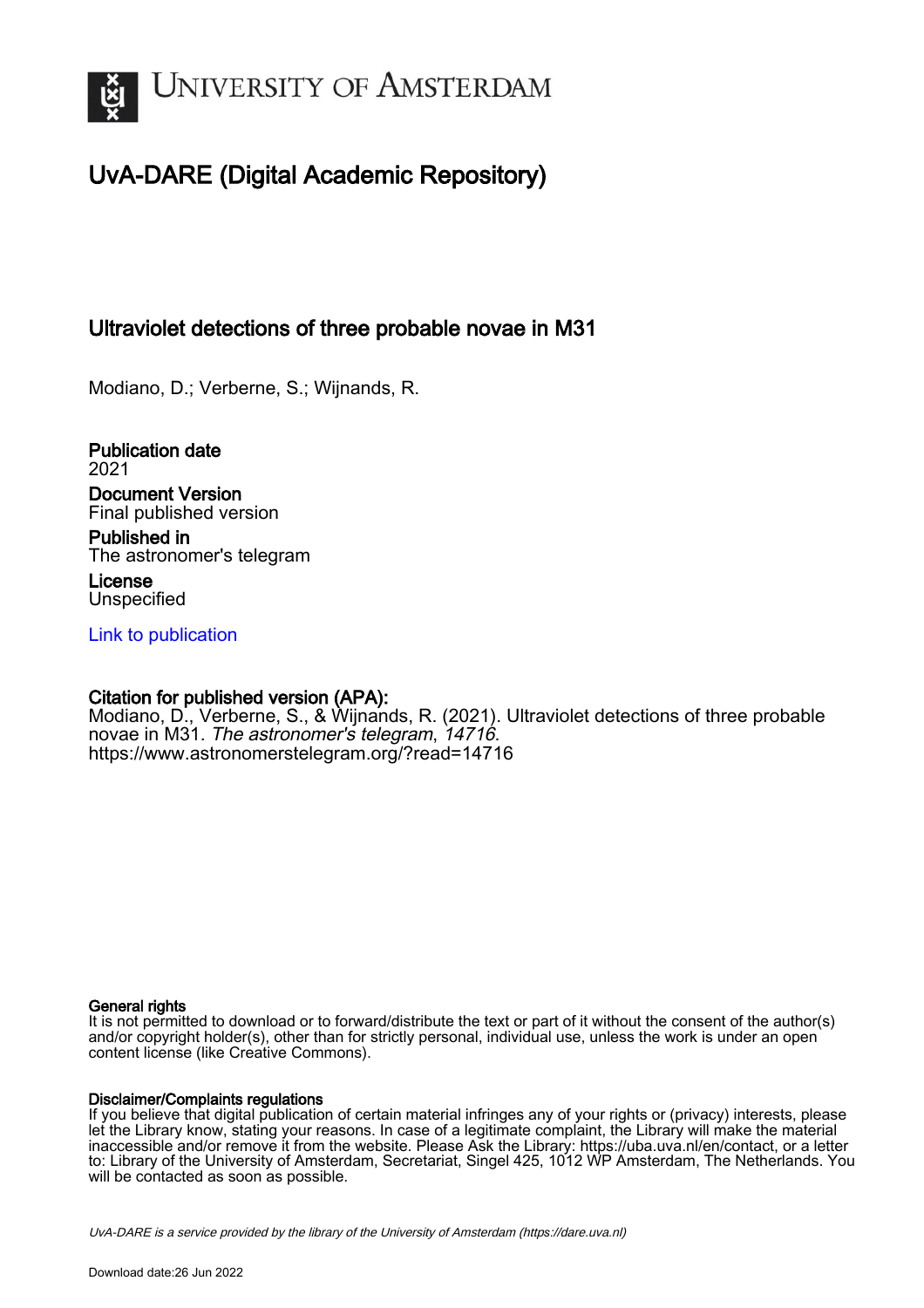<span id="page-1-0"></span>

## Thanks to Patrons, The Astronomer's Telegram is free to read, free to publish and always will be. Thank you.

## [ [Previous](https://www.astronomerstelegram.org/?read=14715) | [Next](https://www.astronomerstelegram.org/?read=14717) | **[ADS](https://ui.adsabs.harvard.edu/search/q=bibstem%3A%22ATel14716%22)** ]

## **Ultraviolet detections of three probable novae in M31**

ATel #14716; *[David Modiano, Sill Verberne, Rudy Wijnands \(Anton Pannekoek](mailto:d.modiano@uva.nl) [Institute for Astronomy\)](mailto:d.modiano@uva.nl) on 15 Jun 2021; 09:39 UT*

*Credential Certification: David Modiano (d.modiano@uva.nl)*

Subjects: Ultra-Violet, Nova

Referred to by ATel #: [14762](https://www.astronomerstelegram.org/?read=14762)

#### [Tweet](https://twitter.com/share?ref_src=twsrc%5Etfw)

Recently we initiated the Transient UV Objects (TUVO) project, in which we search for serendipitous UV transients in near-real time in Swift/UVOT data using a purposely-built pipeline. We report on UV observations (all performed using the uvw1 filter of the UVOT) of three probable novae which have been recently discovered in M31 and which we have also detected as part of our TUVO project. We detected the probable nova [AT2021jwr](https://wis-tns.weizmann.ac.il/object/2021jwr) (located at RA=00:42:46.560, Dec=+41:14:26.30; J2000; see TNS ID 82054) on 26 May at a magnitude of  $18.9 +/- 0.1$ , on 9 June at a magnitude of  $18.8 +/- 0.2$ , and on 13 June at a magnitude of 19.7 +/- 0.2. The last UVOT non-detection was on 3 March with a magnitude limit of < 20.8. The source was first detected from the ground on 15 April (TNS ID 82054) at a magnitude of 18 (clear filter). The brightness during the various detections suggests that this nova is decaying slowly. The second probable nova [\(AT2021pap](https://wis-tns.weizmann.ac.il/object/2021pap); located at RA=00:43:05.89, Dec=+41:15:48.2; J2000; see TNS ID 85592 and ATEL #[14682](https://www.astronomerstelegram.org/?read=14682)) was detected on 9 June at a magnitude of 19.3 +/- 0.2 and on 13 June at a magnitude of 19.1 +/- 0.1. The last UVOT non-detection was on 26 May with a magnitude limit of  $\leq$  21. The source was detected from the ground (ATEL [#14682](https://www.astronomerstelegram.org/?read=14682)) on 5 and 7 June in the R band at a magnitude of 18.3 +/- 0.2 and 17.0 +/- 0.1, respectively. We detected the third probable nova PNV J00425897+4118085 (located at RA=00:42:58.97, Dec=+41:18:08.5; J2000; see ATEL [#14702](https://www.astronomerstelegram.org/?read=14702)) on 13 June at a magnitude of 17.82 +/- 0.08. The last UVOT non-detection was on 9 June with a magnitude limit of  $\leq$  19.6. The source was detected from the ground (ATEL #[14702](https://www.astronomerstelegram.org/?read=14702)) on 12 June in the R band at a magnitude of 17.5+-0.1. All UVOT magnitudes given are in the AB system. Further Swift observations in U and UV bands have been approved to monitor these sources in the coming weeks.

#### **[Related](#page-1-0) 14762 UV fo [recently active novae in M31](https://www.astronomerstelegram.org/?read=14762) 14755 [Follow-up Photometry and](https://www.astronomerstelegram.org/?read=14755) [Astrometric Confirmation of PNV](https://www.astronomerstelegram.org/?read=14755) [J00423807+4108423 \(AT 2021rno\) as](https://www.astronomerstelegram.org/?read=14755) [a recurrence of M31N 1923-12c](https://www.astronomerstelegram.org/?read=14755) 14753 Discovery of an Apparent No [M31](https://www.astronomerstelegram.org/?read=14753) 14750 AT 2021rno: sp [confirmation and likely third eruption](https://www.astronomerstelegram.org/?read=14750)** of the recurrent nova **14716 [Ultraviolet detections of three](#page-1-0) [probable novae in M31](#page-1-0) 14703 [MASTER: previous years detection of](https://www.astronomerstelegram.org/?read=14703) [PNV J00425897+4118085](https://www.astronomerstelegram.org/?read=14703) 14702 [Discovery of a Probable Nova in M31](https://www.astronomerstelegram.org/?read=14702) 14682 Independent Discovery of a P [Nova in M31](https://www.astronomerstelegram.org/?read=14682) 12399 [MASTER: OT in Andromeda](https://www.astronomerstelegram.org/?read=12399) [detection](https://www.astronomerstelegram.org/?read=12399) 12307 MASTER: OT in Androme 11755 [MASTER: OT in M31 direction](https://www.astronomerstelegram.org/?read=11755)al 11165 [MASTER Net: OT in M31 direction](https://www.astronomerstelegram.org/?read=11165) [and new CV](https://www.astronomerstelegram.org/?read=11165) 10726 [MASTER: New OT in M31](https://www.astronomerstelegram.org/?read=10726) 10515 [MASTER Net: CVs and possible Nova](https://www.astronomerstelegram.org/?read=10515) [in Andromeda](https://www.astronomerstelegram.org/?read=10515) 10506 [MASTER: possible Nova in M31 and](https://www.astronomerstelegram.org/?read=10506) [CV](https://www.astronomerstelegram.org/?read=10506) 10268 [MASTER-Tavrida: possible Nova in](https://www.astronomerstelegram.org/?read=10268) [M31](https://www.astronomerstelegram.org/?read=10268) 9912 [MASTER Independent Detection:](https://www.astronomerstelegram.org/?read=9912) [Possible Nova in M31](https://www.astronomerstelegram.org/?read=9912) 9271 [MASTER: prediscovery limit for](https://www.astronomerstelegram.org/?read=9271) [possible Nova in M31 KAIT-](https://www.astronomerstelegram.org/?read=9271)4518. 8950 [Possible Nova in M31 detected by](https://www.astronomerstelegram.org/?read=8950) [MASTER](https://www.astronomerstelegram.org/?read=8950) 7834 [Possible Nova in M31 detected by](https://www.astronomerstelegram.org/?read=7834) [MASTER-IAC](https://www.astronomerstelegram.org/?read=7834) 7121 MASTER: possible Nova in M 6911** Possible Nova in Andr **cted by 5355 [New CV and Possible Nova in M31](https://www.astronomerstelegram.org/?read=5355) [discovered by MASTER](https://www.astronomerstelegram.org/?read=5355) 4680 [Possible Nova in M31 detected by](https://www.astronomerstelegram.org/?read=4680) [MASTER](https://www.astronomerstelegram.org/?read=4680) 3914 [M31N 1923-12c is a recurrent nova in](https://www.astronomerstelegram.org/?read=3914) [M31](https://www.astronomerstelegram.org/?read=3914)**

## [ **[Telegram Index](https://www.astronomerstelegram.org/)** ]